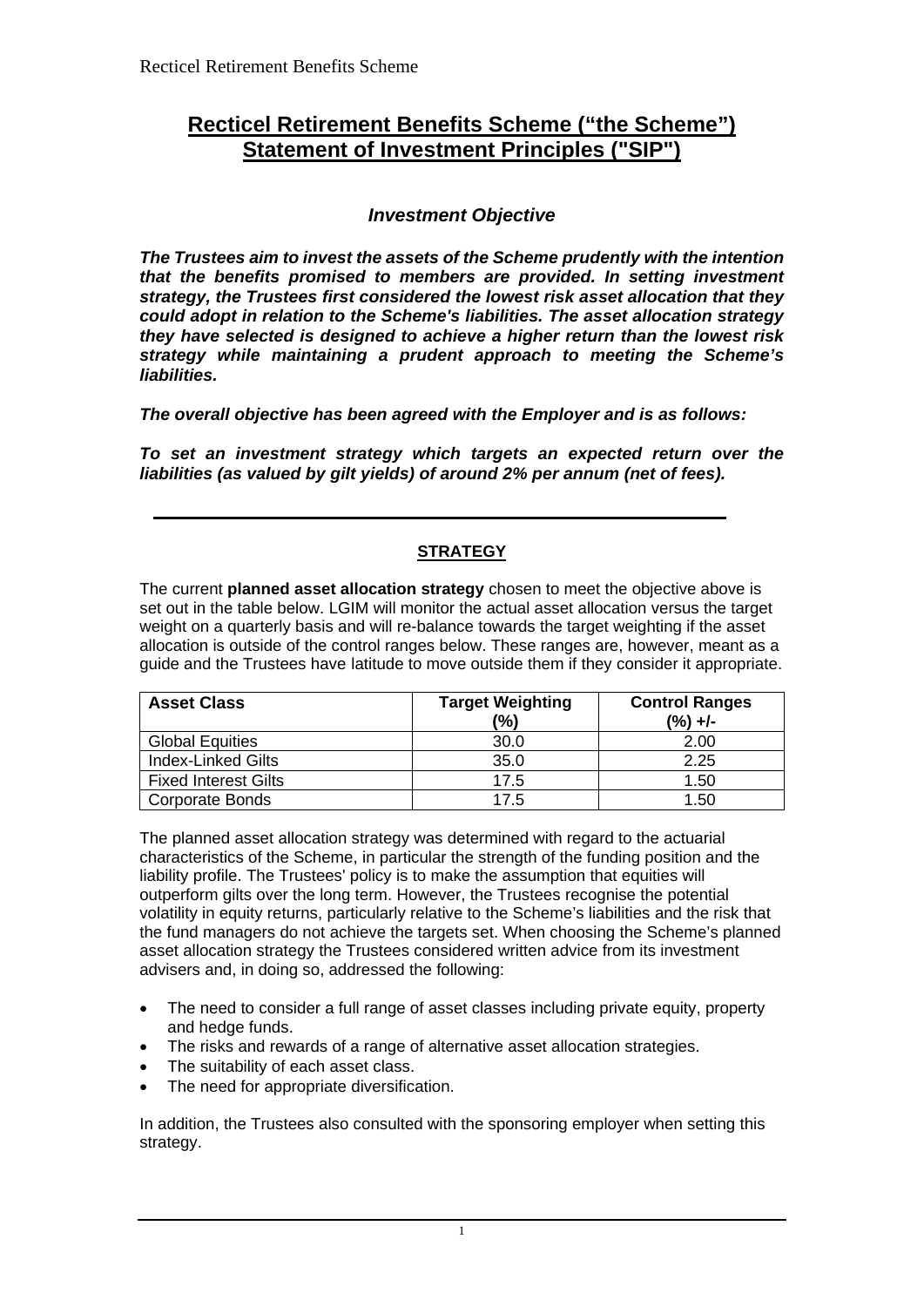## **RISK**

The Trustees maintain a 'Statement of Funding Principles' which specifies that the funding objective is to have sufficient assets so as to make provision for 100% of the Scheme's liabilities as determined by an actuarial calculation.

The Trustees recognise that the key risk to the Scheme is that it has insufficient assets to make provisions for its liabilities ("funding risk"). The Trustees have identified a number of risks which have the potential to cause a deterioration in the Scheme's funding level and therefore contribute to funding risk. These are as follows:

- The risk of a significant difference in the sensitivity of asset and liability values to changes in financial and demographic factors ("mismatching risk"). The Trustees and their advisers considered this mismatching risk when setting the investment strategy.
- The risk of a shortfall of liquid assets relative to the Scheme's immediate liabilities ("cash flow risk"). The Trustees will manage the Scheme's cash flows taking into account the timing of future payments in order to minimise the probability that this occurs.
- The failure by the fund managers to achieve the rate of investment return assumed by the Trustees ("manager risk"). This risk is considered by the Trustees and their advisers both upon the initial appointment of the fund managers and on an ongoing basis thereafter.
- The failure to spread investment risk ("risk of lack of diversification"). The Trustees and their advisers considered this risk when setting the Scheme's investment strategy.
- The possibility of failure of the Scheme's sponsoring employer ("covenant risk"). The Trustees considered this risk when setting the investment strategy and consulted with the sponsoring employer as to the suitability of the proposed strategy.
- The risk of fraud, poor advice or acts of negligence ("operational risk"). The Trustees have sought to minimise such risk by ensuring that all advisers and third party service providers are suitably qualified and experienced and that suitable liability and compensation clauses are included in all contracts for professional services received.

Due to the complex and interrelated nature of these risks, the Trustees consider the majority of these risks in a qualitative rather than quantitative manner as part of each formal investment strategy review (normally triennially). Some of these risks may also be modelled explicitly during the course of such reviews. In particular, the mismatching risk was modelled explicitly as part of the most recent investment strategy review.

Having set an investment objective which relates directly to the Scheme's liabilities and implemented it using a range of funds, the Trustees' policy is to monitor these risks quarterly, where possible. The Trustees receive quarterly reports showing:

- Performance of individual funds versus their respective targets.
- Any significant issues with the fund managers that may impact their ability to meet the performance targets set by the Trustees.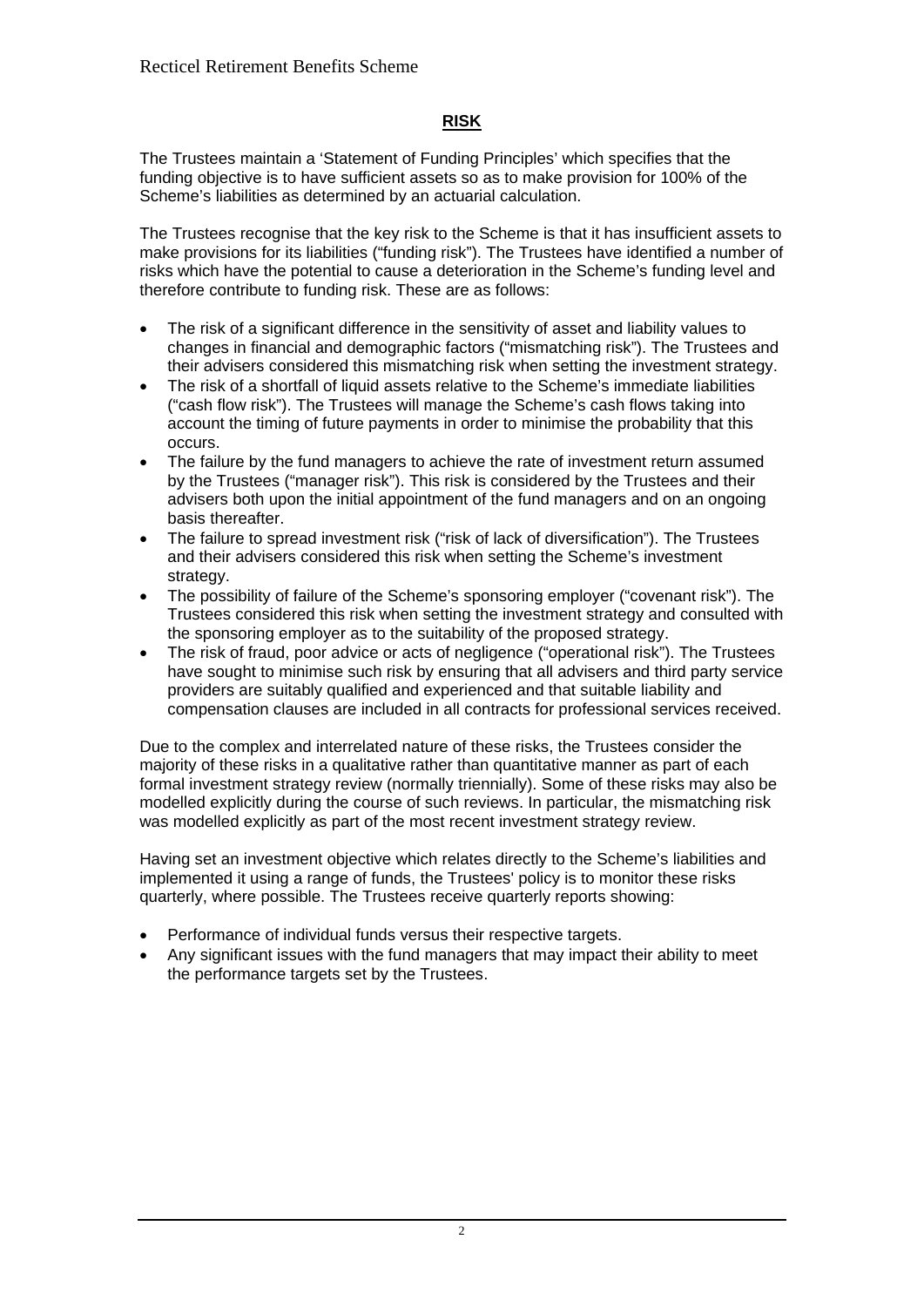## **IMPLEMENTATION**

Aon has been selected as investment adviser to the Trustees. They operate under an agreement to provide a service which ensures the Trustees are fully briefed to take decisions themselves and to monitor those they delegate. Aon are paid an annual fee for an agreed range of services needed on a regular basis. Any additional services falling outside those agreed will be charged for separately. This structure has been chosen to ensure that cost-effective, independent advice is received.

In setting the Scheme's investment strategy, the Trustees' primary concern is to act in the best financial interests of the Plan and its beneficiaries, seeking the best return that is consistent with a prudent and appropriate level of risk. These include the risk that environmental, social and governance factors including climate change negatively impact the value of investments held if not understood and evaluated properly. The Trustees consider this risk by taking advice from their investment adviser when setting the Scheme's asset allocation, when selecting managers and when monitoring their performance.

The fund manager structure and investment objectives for each fund are as follows:

## **Legal & General**

- **World Equity Index Fund** To perform in line with the FTSE AW World Index
- **Over 5 Year Index-Linked Gilts Index Fund** To perform in line with the FTSE UK Index Linked Over 5 Year Index.
- **Over 15 Year Gilts Index Fund** To perform in line with the FTSE UK Gilts Over 15 Years Index
- **Investment Grade Corporate Bond Over 15 Year Index Fund** To perform in line with the iBoxx £ Non-Gilts Over 15 Year Index

The Trustees have delegated all day-to-day decisions about the investments that fall within each mandate, including the realisation of investments, to the relevant fund manager. When choosing investments, the Trustees and the fund managers (to the extent delegated) are required to have regard to the criteria for investment set out in the Occupational Pension Schemes (Investment) Regulations 2005 (regulation 4) and amendments to date.

## **Arrangements with Fund Managers**

The Trustees monitor the Scheme's investments to consider the extent to which the investment strategy and decisions of the fund managers are aligned with the Trustees' policies. This includes monitoring the extent to which fund managers:

- make decisions based on assessments about medium- to long-term financial and non-financial performance of an issuer of debt or equity; and
- engage with issuers of debt or equity in order to improve their performance in the medium- to long-term.

The Trustees are supported in this monitoring activity by their investment adviser.

The Trustees receive quarterly reports and verbal updates from the investment adviser on various items including the investment strategy, performance, and longer-term positioning of the portfolio. The Trustees focus on longer-term performance when considering the ongoing suitability of the investment strategy in relation to the Scheme objectives, and assess the fund managers over 3-year periods.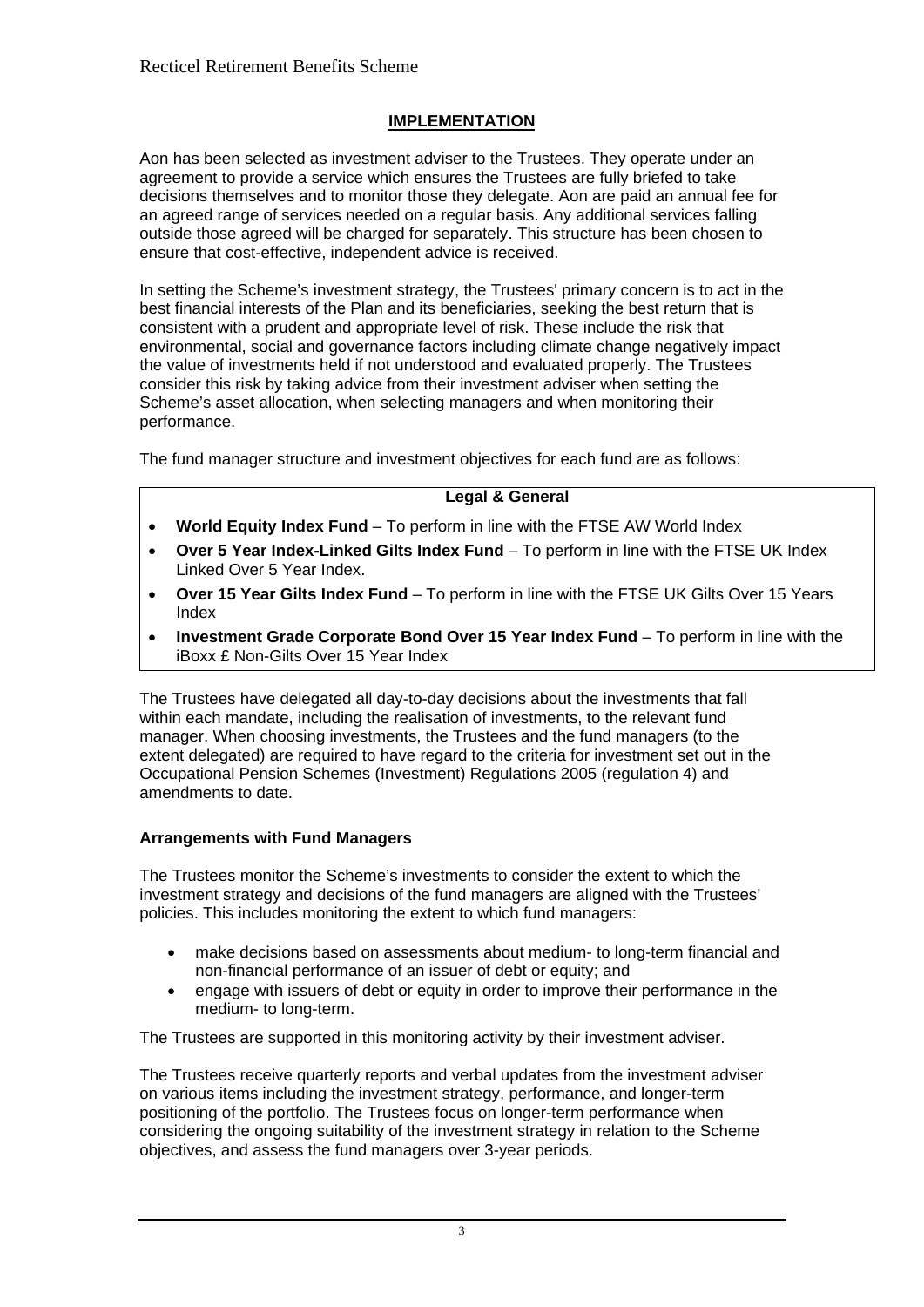The Trustees will also receive annual stewardship reports on the monitoring and engagement activities carried out by their fund manager, which supports the Trustees in determining the extent to which the Scheme's engagement policy has been followed throughout the year.

Where fund managers are considered to make decisions that are not in line with the Trustees' policies, expectations, or the other considerations set out above, the investment adviser will typically first engage with the manager and the Trustees could ultimately replace the manager where this is deemed necessary.

There is typically no set duration for arrangements with fund managers, although the continued appointment all for managers will be reviewed periodically.

## **Stewardship**

The Trustees regularly review the suitability of the Scheme's appointed fund managers and take advice from their investment adviser with regard to any changes. This advice includes consideration of broader stewardship matters and the exercise of voting rights by the appointed managers. If an incumbent manager is found to be falling short of the standards the Trustees have set out in their policy, the Trustees undertake to engage with the manager and seek a more sustainable position but may look to replace the manager.

The Trustees will review the stewardship activities of their fund managers on an annual basis, covering both engagement and voting actions. The Trustees will review the alignment of the Trustees' policies to those of the Scheme's fund managers and aim to ensure their managers, or other third parties, use their influence as major institutional investors to carry out the Trustees' rights and duties as a responsible shareholder and asset owner.

The investment adviser will engage with the fund managers as necessary for more information, to ensure that robust active ownership behaviours, reflective of their active ownership policies, are being actioned.

The transparency for voting should include voting actions and rationale with relevance to the Scheme, in particular, where: votes were cast against management; votes against management generally were significant, votes were abstained. From time to time, the Trustees will consider the methods by which, and the circumstances under which, they would monitor and engage with an issuer of debt or equity, a fund manager or another holder of debt or equity, and other stakeholders. The Trustees may engage on matters concerning an issuer of debt or equity, including their performance, strategy, risks, social and environmental impact and corporate governance, the capital structure, and management of actual or potential conflicts of interest.

#### **Members' Views and Non-Financial Factors**

In setting and implementing the Scheme's investment strategy the Trustees do not explicitly take into account the views of Scheme members and beneficiaries in relation to ethical considerations, social and environmental impact, or present and future quality of life matters (defined as "non-financial factors"[1\)](#page-3-0).

<span id="page-3-0"></span><sup>&</sup>lt;sup>1</sup> The Pension Protection Fund (Pensionable Service) and Occupational Pension Schemes (Investment and Disclosure) (Amendment and Modification) Regulations 2018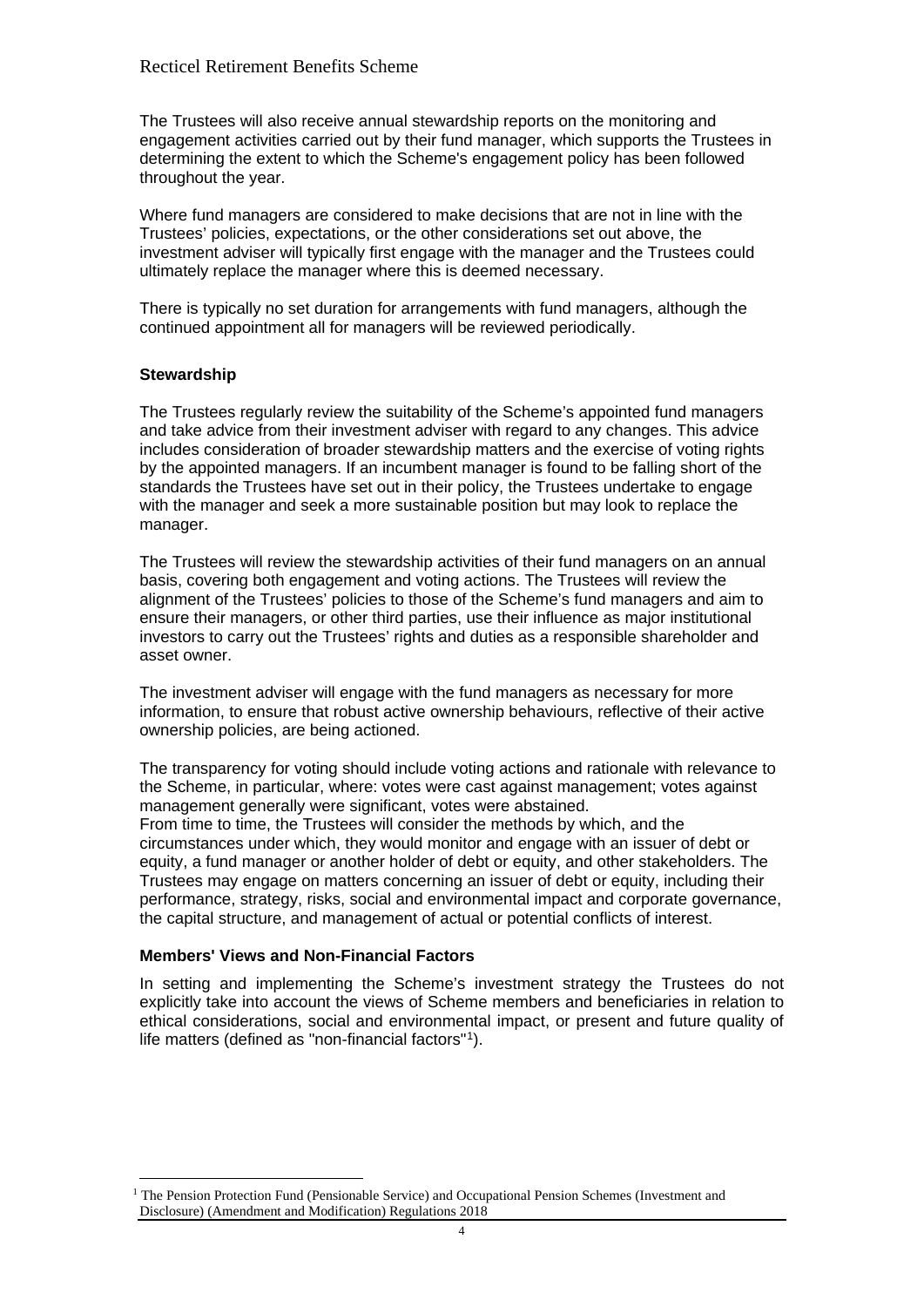## **COST MONITORING**

## **Understanding Costs:**

Fund managers are remunerated on an ad valorem basis which ensures the fund managers' interests are aligned with those of the Scheme. In addition, fund managers may pay commissions to third parties on many trades they undertake in the management of the assets and also incur other ad hoc costs.

The Trustees are aware of the importance of monitoring their fund managers' total costs and the impact these costs can have on the overall value of the Scheme's assets. The Trustees recognise that in addition to annual management charges (AMC), there are a number of other costs incurred by the fund managers that can increase the overall cost incurred by the Scheme's investments.

The investment adviser collects annual cost transparency reports covering all of the investments and asks that the managers provide this data in line with the appropriate Cost Transparency Initiative ("CTI") template for each asset class. This allows the Trustees to understand what they are paying their managers. The Trustees work with their investment adviser and managers to understand these costs in more detail where required.

## **Evaluation of performance and remuneration:**

The Trustees assess the performance of the fund managers on a quarterly basis and the remuneration of the managers on an annual basis via collecting cost data in line with the CTI templates.

## **Transaction costs:**

The Trustees accept that transaction costs will be incurred to drive investment returns and that the level of these costs varies across asset classes and by manager style within an asset class. In both cases, a high level of transaction costs is acceptable as long as it is consistent with the asset class characteristics and manager's style and historic trends. Where the Trustees' monitoring identifies a lack of consistency the mandate will be reviewed.

The Trustees are supported in their cost transparency monitoring activity by their investment adviser.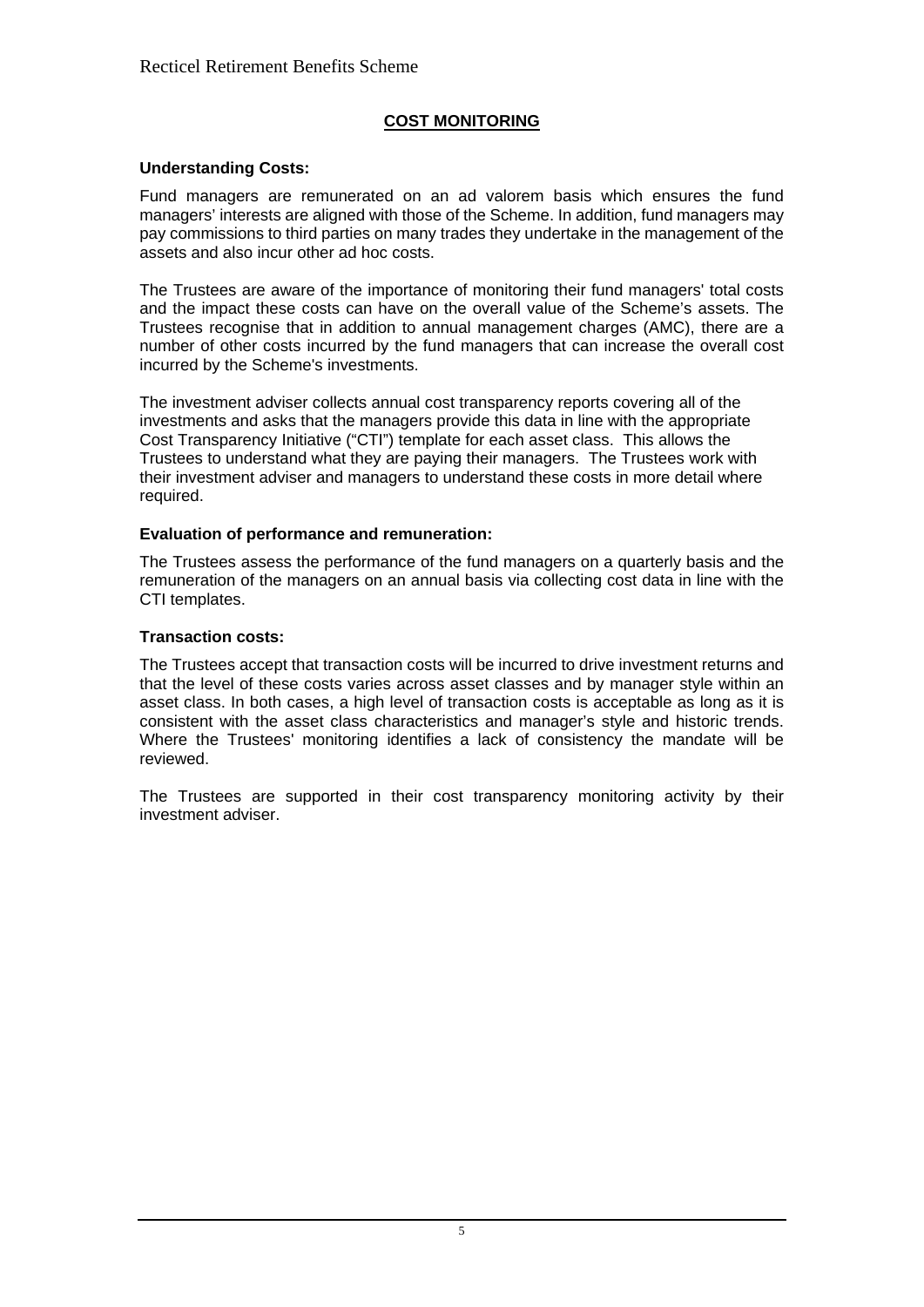## **GOVERNANCE**

The Trustees are responsible for the investment of the Scheme's assets. The Trustees take some decisions themselves and delegate others. When deciding which decisions to take themselves and which to delegate, the Trustees have taken into account whether they have the appropriate training and expert advice in order to take an informed decision. The Trustees have established the following decision making structure:

## **Trustees**

- Set structures and processes for carrying out their role.
- Select and monitor planned asset allocation strategy.
- Monitor actual returns versus the Scheme's investment objective.
- Select and review direct investments (see below).

#### **Investment Adviser**

- Advise on all aspects of the investment of the Scheme's assets, including implementation.
- Advise on this statement.
- Provide required training.

#### **Fund Managers**

- Operate within the terms of this statement and their written contracts.
- Select individual investments with regard to their suitability and diversification.
- Comment, where applicable, on the suitability of the indices in their benchmark.

The Pensions Act 1995 distinguishes between investments where the management is delegated to a fund manager under a written contract and those where a product is purchased directly, eg the purchase of an insurance policy or units in a pooled vehicle. The latter are known as **direct investments.**

The Trustees' policy is to review their direct investments and to obtain written advice about them at regular intervals. These include vehicles available for members' AVCs. When deciding whether or not to make any new direct investments the Trustees will obtain written advice and consider whether future decisions about those investments should be delegated to the fund managers.

The written advice will consider the issues set out in the Occupational Pension Schemes (Investment) Regulations 2005 and the principles contained in this statement. The regulations require all investments to be considered by the Trustees (or, to the extent delegated, by the fund managers) against the following criteria:

- The best interests of the members and beneficiaries
- Security
- Quality
- Liquidity
- Profitability
- Nature and duration of liabilities
- Tradability on regulated markets
- Diversification
- Use of derivatives

The Trustees' investment adviser has the knowledge and experience required under the Pensions Act 1995.

6